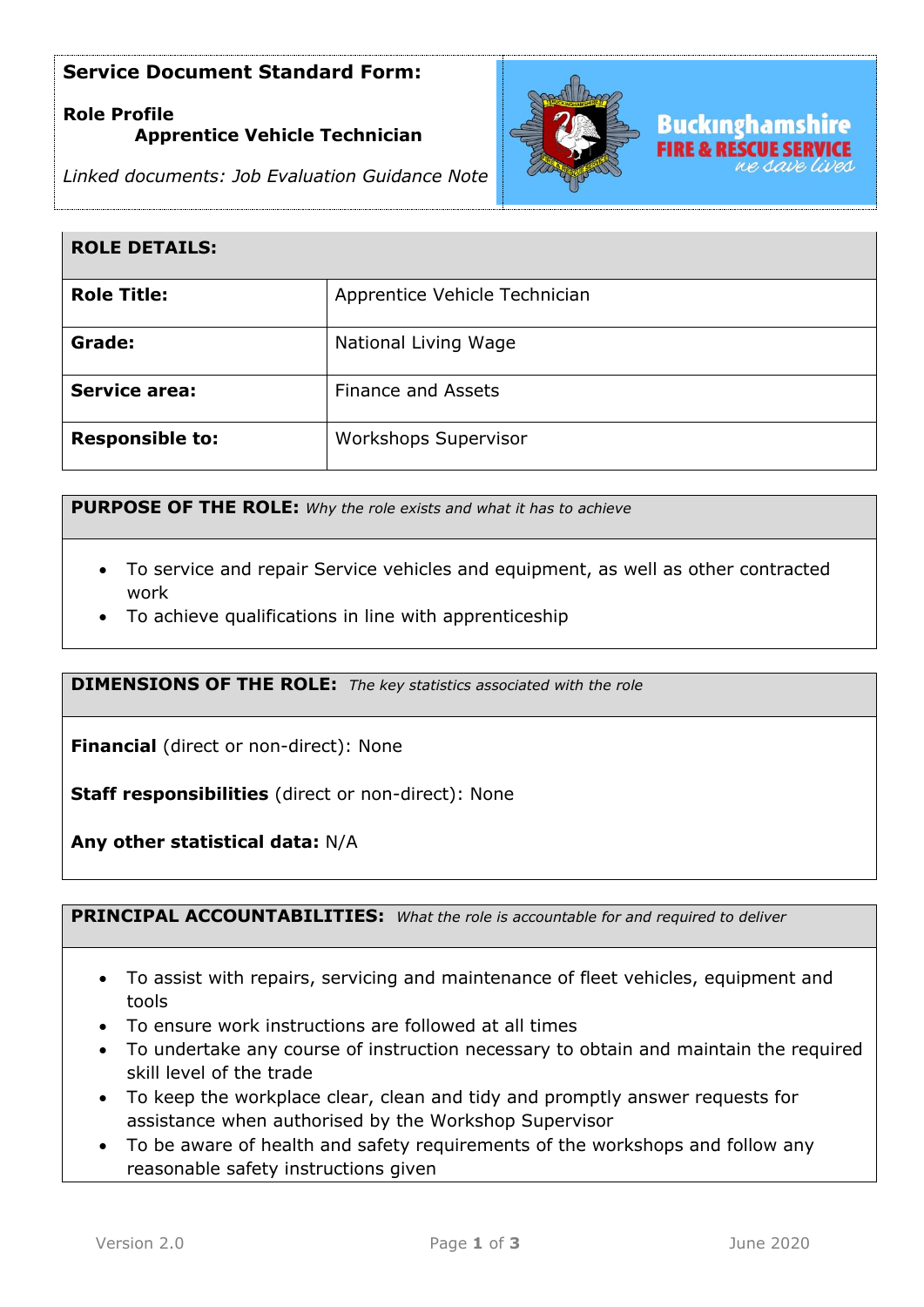# **Service Document Standard Form:**

**Role Profile Apprentice Vehicle Technician**



# Buckınghamshire

*Linked documents: Job Evaluation Guidance Note*

- To efficiently use time to complete training and daily duties, appropriate use of tools and equipment at college and within fleet workshops
- To work with internal customers in a way that is mutually respectful of each other's skills and needs, based on trust and commitment to the service outcomes
- To operate a variety of effective channels of communications with customers
- To develop the skills to reach an agreed standard in conjunction with the appointed training provider and mentor(s)
- To attend college or training facility for day or block release, conducting yourself professionally and in line with Service policies and procedures
- To undertake such other duties as may be reasonable required on the instruction of the Workshop Supervisor

### **DECISION MAKING:**

**Make decisions**: There will be an expectation for the post holder to make certain decisions relevant to their technical level in order to resolve Workshop requests, although these resolution outputs will be overseen by the Workshops Supervisor

**CONTACT WITH OTHERS:** *The frequent contact the role holder has with others and for what purpose* 

**Internal**: Other Workshop staff, Support staff and Operational staff

**External**: Staff and students regarding Apprenticeship training

#### **PERSONAL REQUIREMENTS:**

- To participate in a programme of continuous personal and professional development relevant to the role
- To demonstrate conduct and behaviours in accordance with the Service policies, values and norms
- To comply with the Services' aims, organisational values and behaviours and their impact on this post
- To be committed to protecting and respecting the privacy of individuals and the responsible handling of personal information
- To ensure all aspects of health and safety are adhered to. Ensuring that all employees,